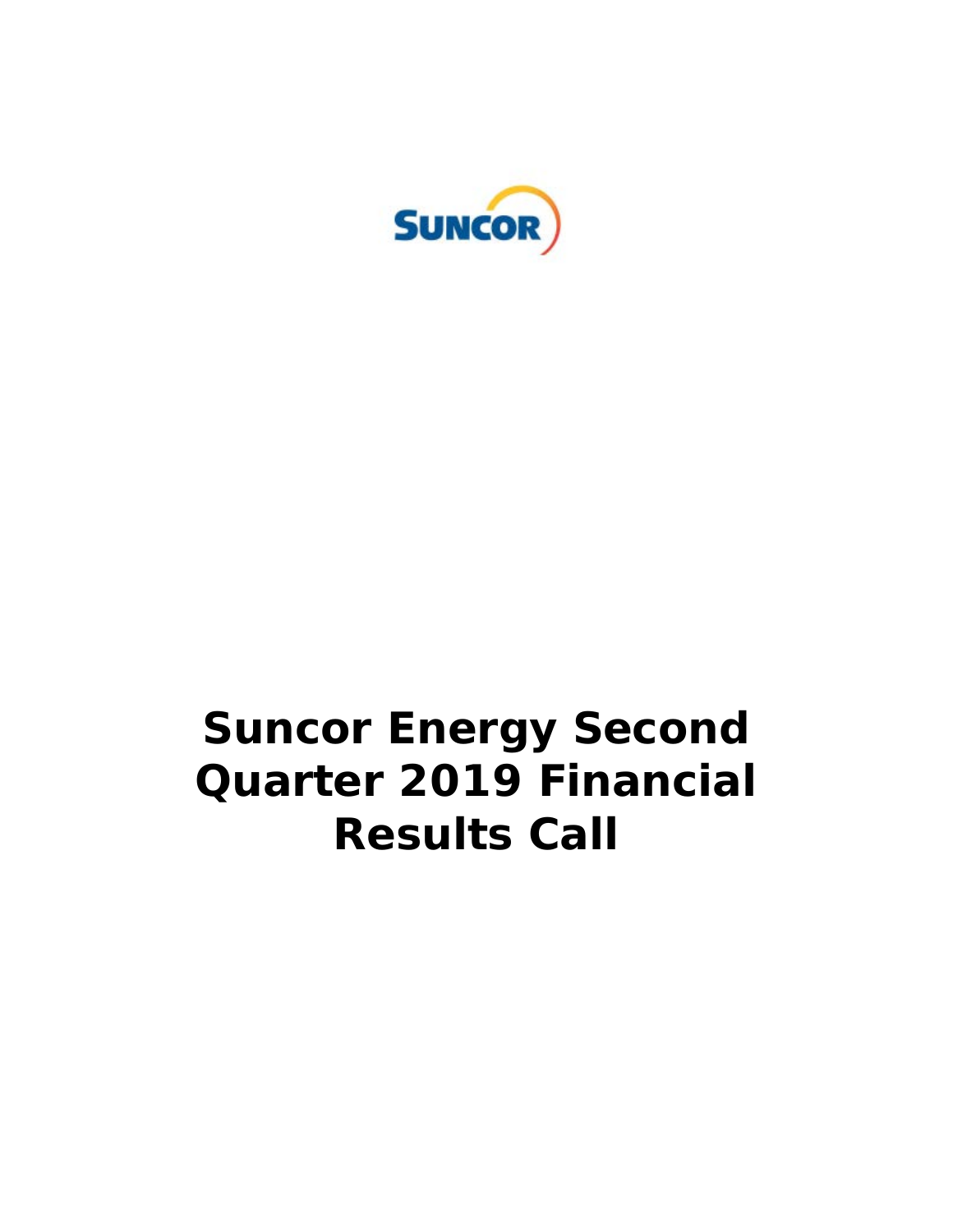**Operator:** Good day, ladies and gentlemen, and welcome to the Suncor Energy Second Quarter 2019 Financial Results Call. (Operator Instructions) As a reminder, this conference call is being recorded. I would now like to introduce your host for today's conference, Mr. Trevor Bell, Vice President of Investor Relations. Sir, you may begin.

#### **Introduction**

Trevor Bell *Vice President of Investor Relations, Suncor Energy Inc.*

Thank you, operator, and good morning. Welcome to Suncor's Second Quarter Earnings Call. With me this morning are Mark Little, President and Chief Executive Officer; and Alister Cowan, Chief Financial Officer.

Please note that today's comments contain forward-looking information. Actual results may differ materially from the expected results because of various risk factors and assumptions that are described in our second quarter earnings release as well as our current annual information form. Both of these are available on SEDAR, EDGAR and our website, suncor.com. Certain financial measures referred to in these comments are not prescribed by Canadian GAAP. For description of these financial measures, please see our second quarter earnings release. Following formal remarks, we'll open the call to questions.

Now I'll hand it over to Mark Little for his comments.

## **Opening Remarks**

Mark Little *President & Chief Executive Officer, Suncor Energy Inc.*

Good morning, and thank you for joining us. The record \$3 billion (CAD) of funds from operations that we generated in the second quarter, which included some turnaround activity and major planned maintenance, continues to reinforce the value of our integrated model and our ability to generate substantial cash flow and value for shareholders in almost all market environments. We continue to operate our assets safely and reliably through ongoing mandatory production curtailment environment.

Because of our regional footprint and asset flexibility, we're able to transfer production quotas among our oil sands assets. We also purchased 24,000 barrels per day of net additional bitumen production volumes from other operators during the period of industrywide planned maintenance. We set a total upstream production record for the quarter and lowered our cash cost per barrel across all our oil sands assets compared to Q1. Total upstream production exceeded 800,000 barrels per day, with nearly 700,000 barrels per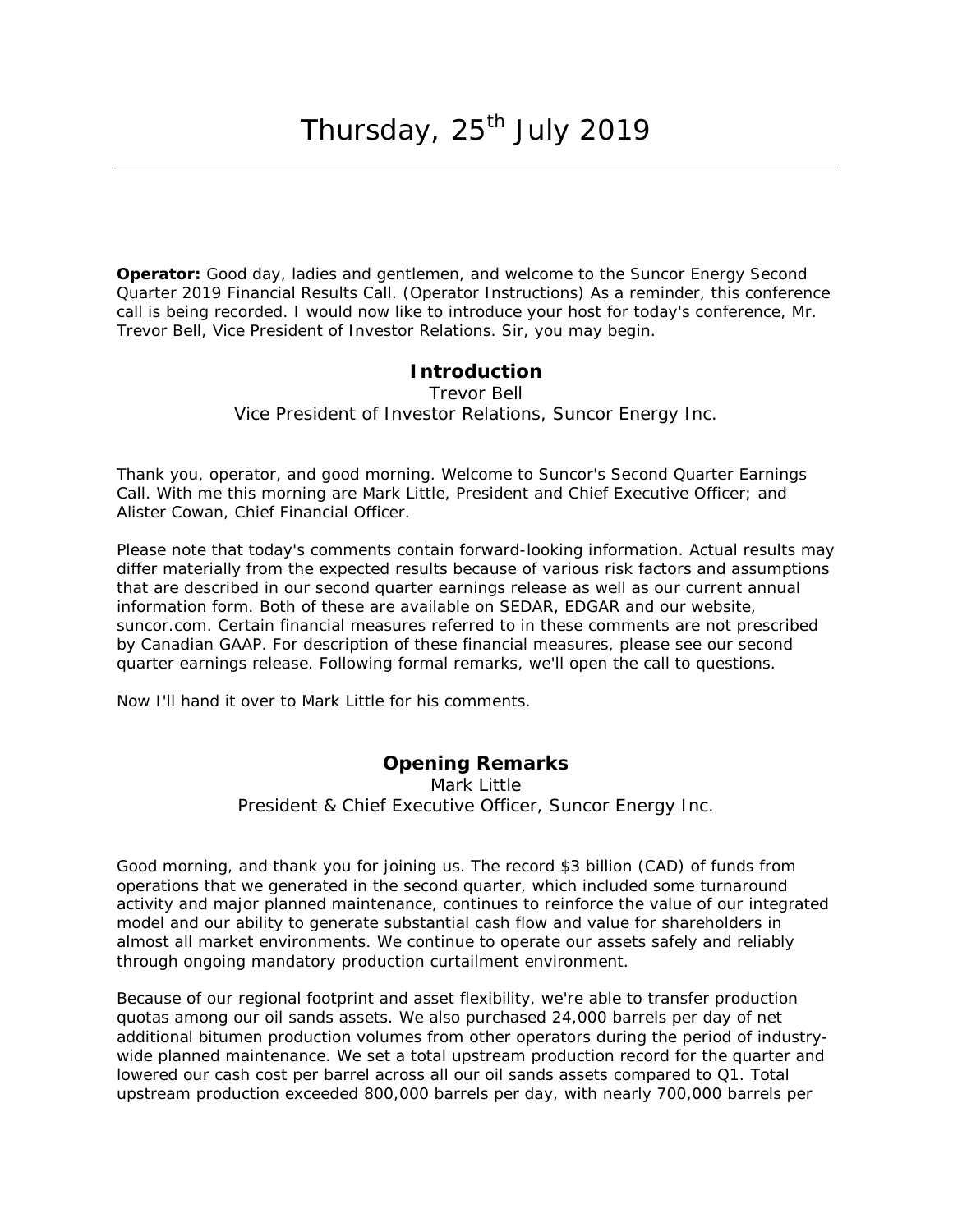day generated by our oil sands assets. This second quarter production record is a very positive result, given the impact of major planned maintenance completed at many of our oil sands assets and mandatory production curtailments during the quarter.

Production from Suncor's offshore assets in the second quarter was approximately 110,000 barrels per day. This included the ongoing ramp-up of Hebron and a full quarter of production from Oda project in Norway. We also officially sanctioned the Terra Nova asset life extension during the quarter, which is expected to capture approximately 80 million barrels a day of oil from the field and extend the asset life by approximately a decade. This is another example of our ongoing commitment to invest in high-return, low-risk projects that create value for our shareholders.

In the downstream, we completed planned maintenance at each of our refineries, resulting in utilization of 86%, which drove refinery OPEX per barrel slightly higher than Q1. With 2019 refinery major planned maintenance now complete, we're set up for a strong operational performance for the rest of the year, and we're expecting demand to be robust during this period.

As you can see, we remain laser focused on our 2019 operational performance. At the same time, we continue to advance projects and investments to incrementally and sustainably grow our cash flow by \$2 billion a year by 2023. As a result, we have mentioned -- and as we've mentioned before, we are doing this by focusing on operating costs and sustaining capital reductions, margin improvements and debottlenecking opportunities. Using the learnings of our major project execution playbook, we created a dedicated senior team, led by a member of our executive leadership team to steward this initiative, including advancing and executing on several key projects related to the \$2 billion of sustainable incremental cash flow. And we're making good progress on executing a number of these projects, including continued implementation of autonomous haul trucks at Fort Hills Mine after more than a year of successfully operating North Steepbank mine with autonomous trucks; an execution of our past tailings management plan at base plant, which allowed us to treat 165% of the mature fine tailings we produced in 2018; and advancing engineering, procurement and early-stage construction on the Suncor Syncrude interconnecting pipeline.

In addition, we are nearing a sanctioned decision on replacing the coke fired boilers at base plant with a cogeneration unit. We expect these 4 projects to deliver approximately 1/2 of the \$2 billion of structural annual cash flow improvements, once fully implemented. The remaining \$1 billion of incremental cash flow is expected to come from projects such as debottlenecking opportunities at Fort Hills and our in situ assets as well as advancing numerous initiatives in adopting digital technology across the company. I think people recognize that technology and innovation have always been an important part of Suncor's history, and we fully expect it to remain that way with the additional of digital technology going forward. We will continue to update you on our progress in these areas, including their contributions to our overall financial goals.

Just last week, we continued to build on 25 years of sustainability report by releasing our 2018 annual report on sustainability and our third climate report. Sustainable energy development has long been a part of Suncor's strategy, with a focus on generating economic value, enhancing social value and continually improving our environmental performance. Contained within the report are numerous examples of our continued progress in 2018, including a 10% reduction in greenhouse gas emissions intensity since 2014. And in fact, part of this progress is attributed to the production from our Fort Hills mine, which has essentially the same full life cycle greenhouse gas emissions intensity as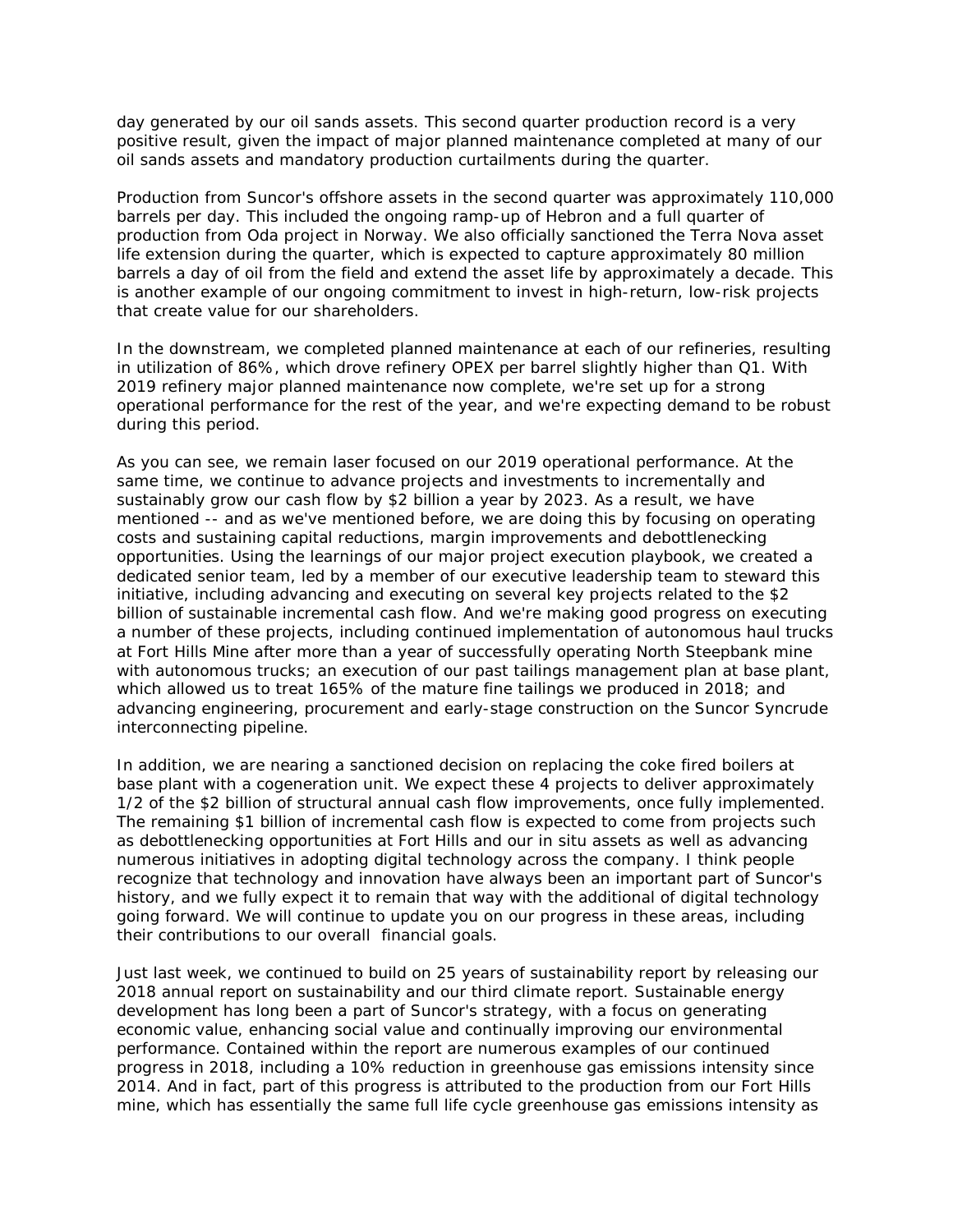the average barrel refined in North America. And this is done by extracting carbon from the barrel before we ship it to market. The \$635 million invested in technology development and deployment such as the next-generation in situ technologies that have the potential to dramatically reduce production, greenhouse gas emissions by up to 70%, and a spend of over \$700 million with 83 indigenous businesses across Canada in 2018, including 24 new suppliers and a focus on the East Tank Farm development partnership where First Nations acquired a 49% equity position in the facility at a value of \$500 million. This is the largest First Nations business investment to date in Canada and helps ensure indigenous people can share in the benefits and opportunities of resource development. We believe this model can be and should be duplicated. There's many more examples in our Sustainability and Climate Report, which can be found on our website.

With that, I'll pass it onto Alister to provide some color on our second quarter financial results.

### **Financial Highlights**

Alister Cowan *Chief Financial Officer, Suncor Energy Inc.*

Thanks, Mark. As you previously highlighted, Suncor generated \$3 billion of funds from operations in the quarter, once again demonstrating the strength of our integrated model in all market conditions. So the business environment strengthened during the second quarter compared to Q1. And because we operated both our upstream and downstream assets reliably, we were able to capture that value, which we then returned to our shareholders in the form of \$650 million of dividends and \$552 million in stock buybacks. That's a total of \$1.2 billion or 40% of cash flow being returned to shareholders in the second quarter and that's \$2.4 billion or 43% year-to-date.

Now we also strengthened the balance sheet during the quarter, not out of necessity, but it does demonstrate our capital discipline and commitment to maintain a strong financial position. This was accomplished through net debt repayments of more than \$700 million and the strategic timing of the issuance of \$750 million of bonds that captured low rate financing for a 10-year term. As we expected, capital spend in the second quarter was \$1.3 billion, which is an increase of approximately \$450 million compared to Q1 and reflects the seasonality, including the impact of planned maintenance.

Looking forward to the second half of 2019, we've made a couple of changes to our corporate guidance. We have increased the Syncrude cash operating cost per barrel guidance range by \$3 to reflect increased maintenance and investments being made to drive reliability improvements and you've seen the results over the past few quarters. At the same time, we have reduced the top end of our capital guidance range to \$5.4 billion, down from \$5.6 billion, which demonstrates our focus on capital discipline as well as our focus on executing projects efficiently and investing to drive shareholder value.

Recall that our 2019 production and cash cost per barrel guidance was issued assuming lower curtailment than has actually unfolded to date. Namely, the Alberta market will be curtailed at 30% of the initial curtailment level for the final 3 quarters of 2018 and that was based on the Alberta government statements at the time. While we are not changing our guidance ranges other than what I previously stated, it is fair to say that we now expect to be in the lower half of the range for oil sands at Fort Hills production and therefore, the upper half of the range is for associated cash cost per barrel. Unless there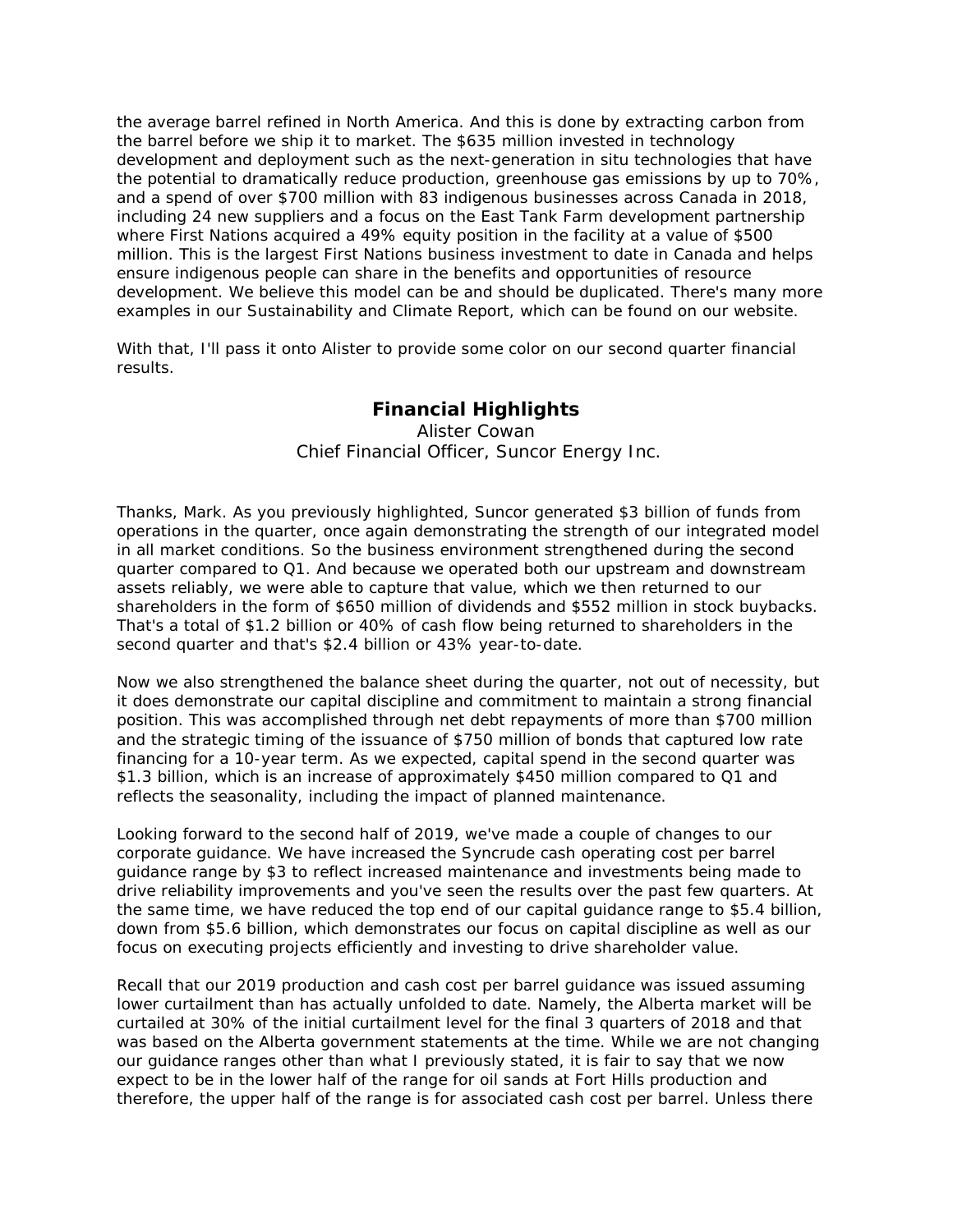are significant interventions by the Alberta government, mandatory production curtailment now appears to be with us for the remainder of 2019.

And with that, I'll pass it back to Trevor.

**Trevor Bell:** Thank you, Alister and Mark. I will turn the call back to the operator to take questions, first from the analyst community and then if time permits, from the media.

#### **Q&A**

**Operator:** (Operator Instructions) Our first question in the queue comes from Neil Mehta with Goldman Sachs.

**Neil Mehta (Goldman Sachs):** Hey, guys. Thanks. Thanks for taking the question, congrats on a good quarter here. So the opening question for me is around the \$2 billion of cash flow, and it's something that we are getting increasingly asked about, as that's a big driver of the long-term cash flow per growth story for the company. How should we think about the timing of when we're going to get more granularity? And any incremental details you can provide to help us get conviction about the achievability of that number?

**Mark Little:** Yes, Neal, thanks for your question. It's one of the reasons that we tried to put a little bit more detail into our opening remarks here today about the \$2 billion, because I do think when we start getting into things like autonomous haul trucks, the Syncrude/Suncor interconnecting pipeline, looking at the cogen investments, working on tailings management and such, a lot of this is quite concrete. Some of these are actually in execution. One of the things we're considering is having just really a focused session where we talk specifically about the details behind the \$2 billion. So some of this right now, as I talked about -- some of the items that we've talked about in here, the -- so a bunch of these are in execution. Like the cogen is a decision, that's coming up, that's quite imminent for us to make a decision on whether we're going to do that project or not. And then we have a number of other ones like Fort Hills debottleneck, we're still doing analysis and such. Curtailment's made it a little more problematic in the sense that it's harder to run the site to capacity and constraints to fully understand what the constraints are in all the temperatures and ambient temperatures and such. So we're working through it. We think that there's \$1 billion of this that's very defined, which are really the items that I mentioned. And then there's other work that we're working on. So but this is an area of focus. And I really think probably by early into next year, middle of next year, we'll have a lot more detail on this, but there is information available on the projects that we've flagged and chatted about.

**Neil Mehta:** Thanks. A follow-up question just around some of the guidance updates. Can you talk about some of the factors that drove the capital spend guidance to get the top end of the range to come down a little bit? And then Syncrude cash costs moved up here. Is that something that we should be carrying forward? Or do you think that's just timing of turnarounds?

**Mark Little:** Yes. On the capital side, our focus has always been don't spend a dollar unless it's absolutely going to drive value and be very disciplined on the execution, and so spend as little as much as you can to drive as much value as possible. So the decrease in the range is really just reflecting the discipline that's coming into the execution of every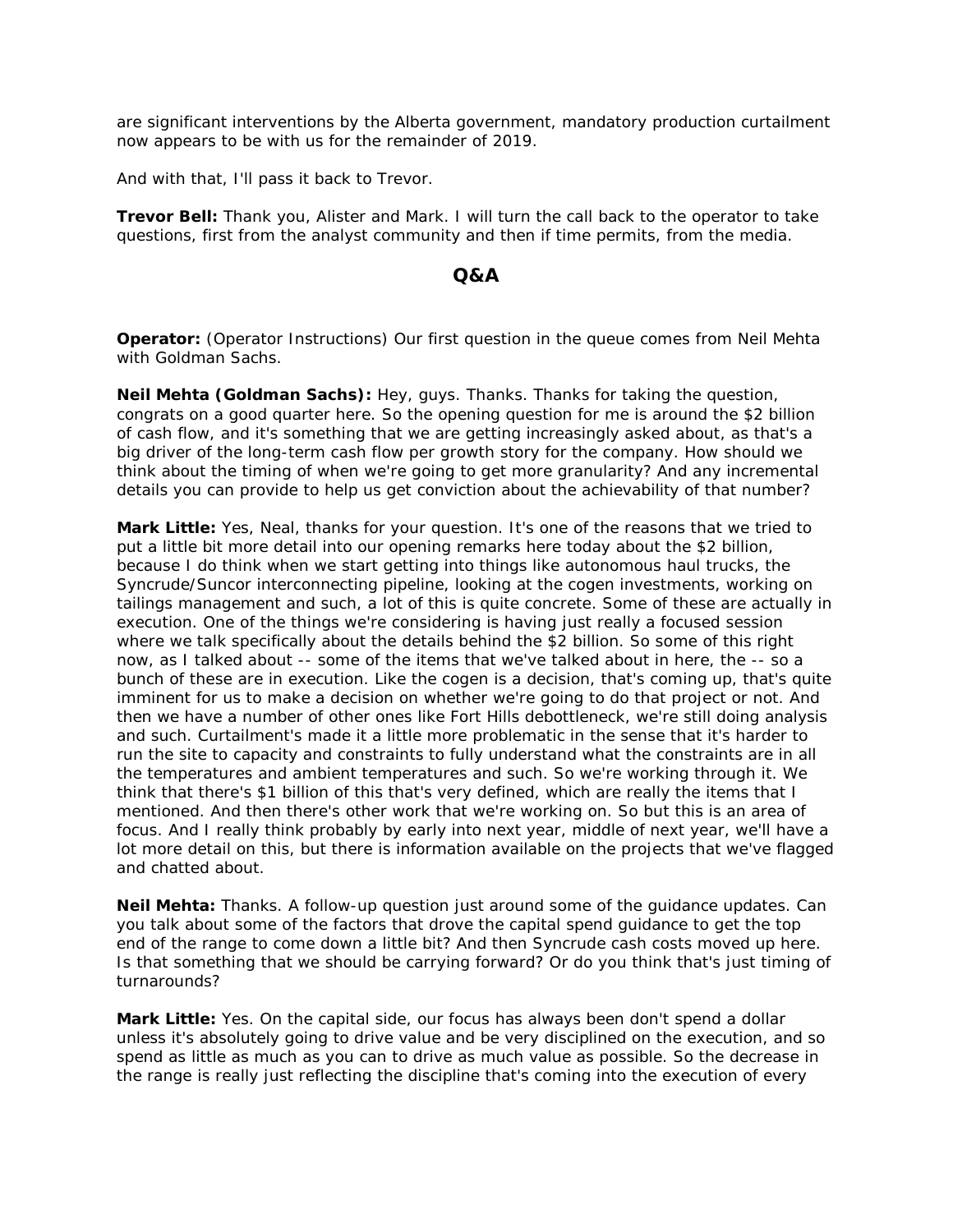project that we're doing. And so our view is, is there's no way that we're going to end up spending \$5.6 billion this year. So we've just moved down that range.

On the Syncrude side, our focus on this is when you look at the operation overall, Syncrude's had excellent performance over the last 3 quarters. –In Q4 of last year, our utilization was over 100%; in Q1, it was 89%; in Q2, it was 92%. Those numbers in the first half of this year are actually quite remarkable, considering that this is in a curtailed environment where we can't run the machine to its full capacity. That being said, I think it's obvious that we've prioritized the curtailment and moved as much capacity to Syncrude as possible to try and maximize the value of the synthetic barrel because we're not just curtailing production, we're curtailing conversion capacity in the province at Syncrude in particular. So it's had a really good progress.

Now, the increase in cash cost is really reflecting the fact that we are going into turnaround. And so this unit, we're taking one of the cokers offline, and we're doing that coming up here at the end of August. So for September and some of October, that unit will be down and so production is declining. Still even with all of that said, in a curtailed market, we're going to end up delivering one of the lowest unit operating costs in the last decade at Syncrude, is what we're expecting, and we're making good progress on the reliability. So we don't view -- or we're fully committed to our \$30 a barrel operating cost and our 90% utilization. We won't average that in 2020, but we think that all the conditions will be in place at the end of 2020 to achieve that going forward. And the Syncrude interconnecting pipeline is another one of those critical pieces that's required and that'll be in place towards the end of 2020.

**Neil Mehta:** And then lastly, I always value your views, Mark, on egress issues and where we stand. What is the near-term fix? It sounds like there could be a deal in hand to increase production, reduce curtailments in exchange for incremental rail. Where do we stand as it relates to that? And then something that's been bubbling up to the surface in the last couple weeks is around Line 5 and risk around disruption around that pipeline, which adds another wrinkle to this egress question. So I'd love for you to kind of frame this all out for us, and how we should think about this playing out?

**Mark Little:** Yes. Maybe just to take those in reverse order. With Line 5, we think the probability of Line 5 getting shut in is very low. This is a critical piece of infrastructure, not just to Ontario refining and Quebec refining, but it also is to Michigan and their supply. And so one thing is, if they end up shutting in Line 5, it will have an impact, not just on us, but on the state of Michigan and their product prices and such. And that after this issue in Philadelphia, where refining capacity on the East Coast has already taken off and starting to put some pressure on clean products and stuff on the East Coast of the U.S. So we think that this is a low probability. We think that the pipeline operator actually has a really good plan in place to be able to execute. They want to do it in a disciplined way, which we fully support. And so shutting down the Line, in our view, doesn't make a whole lot of sense. But with all that said, our focus -- we're spending time looking through and trying to understand how we would manage that, and we think that there are ways that we can mitigate the risk associated with it. And so that's an area that we've spent a lot of time focusing on. So we don't really view that as that material.

When you turn your attention to what's the opportunity now, I've talked from time to time about the work that we've been doing across the industry with the Alberta government to try and set up this arrangement where you get production above your quota that is established during curtailment for incremental rail. So if you can bring incremental rail and bring it to market, then you can actually end up moving additional production. We think it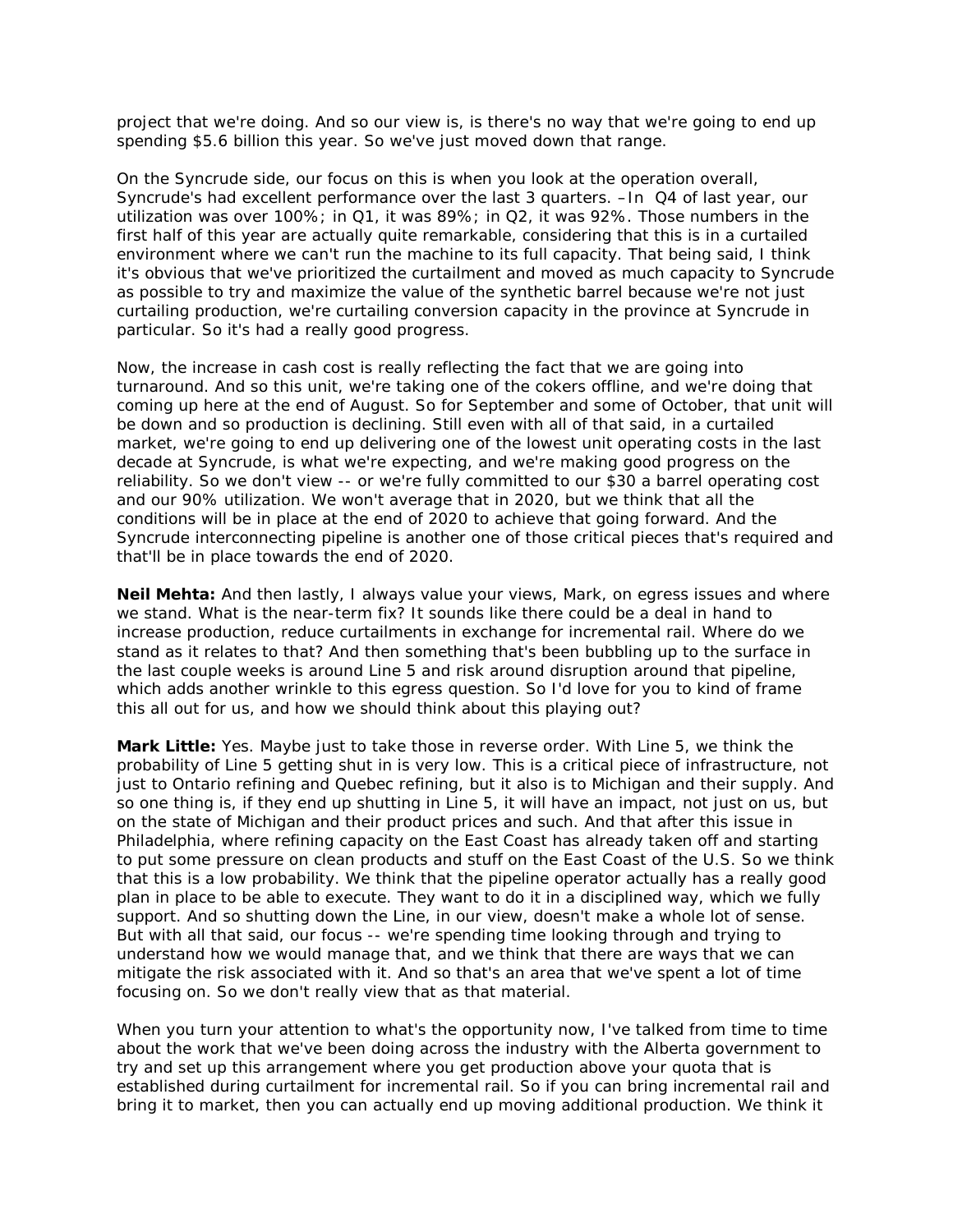makes a lot of sense. I think it's just taking some time to work through it with the Alberta government. So we're still waiting to get some decisions out of the Alberta government on it. But we think it's good for everybody, and there's a whole group of producers that, quite frankly, have been on both sides of the fence around curtailment. But we all think that this is in the best interest of the province for royalties and for the people of Alberta to be able to move forward. So I'm hoping that we'll get to a decision on that. Now we haven't accounted for that in the comments Alister made about the impact of curtailment on our production and operating costs. So we're reflecting that curtailment carries on, but we think this is a good opportunity. We are expecting and hope that we can get to a decision fairly quickly on it. And then it's just the market forces about how fast we can bring additional rail to market. I'm expecting that between now and year-end, if we can get that agreement in place, we could bring somewhere in the neighborhood of 250,000 to 300,000 barrels a day of incremental rail and so that would be substantial. Keeping in mind, in August, curtailment -- the official curtailment number is that we're constrained by 150,000 barrels a day as an industry. All the industry players realize the constraint is actually much higher than that, but I do believe that at 200,000 to 250,000 or 250,000 to 300,000 barrels of additional rail, we'll be able to clear the market. And we're hoping at that point, along with some other opportunities, the industry is pursuing that we'll be able to get out of curtailment and then people can start looking at what are their investment opportunities going forward.

**Neil Mehta:** And then really last question. Is there any timeline on when you expect some resolution on some sort of agreement with the producers and the government?

**Mark Little:** I don't know really. This is in the government's court. I know they're working it hard. They've had a lot of balls in the air in the couple of months that they've been in power. And last night, they just came out with the whole piece on the electrical market. So they're working it very diligently. But so I'm hoping that in the next month or so we can get some action moving on this.

**Operator:** And our next question comes from Greg Pardy with RBC Capital Markets.

**Greg Pardy (RBC Capital Markets):** Thanks, good morning. I guess first just on your capital guidance, a significant amount of your growth capital is allocated to our E&P business. And could you provide an update maybe on those projects and specifically Hebron, White Rose and then Oda?

**Mark Little:** Yes. Thanks, Greg. We are actually spending a fair amount, as you say, in the E&P side of the host right now. Hebron's been going great. The operator has done a very good job. It's ahead of our expectations. We just brought the sixth well on, and so it's going extremely well there. West White Rose, I would say the project did not start well. – Now, the operator I think has done a good job of bringing productivity back in line after some of the issues at the start of the project. So now the operator's also already announced essentially a 1-year delay from the start of 2022 to the end of 2022 on the startup and such. And so now we're deferring revenue, increasing and paying for a project team that'll be in place another year. So this is actually, I would say, the impact on the project is outside of what we would expect the normal range for the uncertainty of project of this type. But the operator has done a good job of getting things under control, getting productivity in line and moving things forward. So we're working with the operator now on a full review of the project, and we're expecting a project update here in the second half of 2019. I think in our annual report, we said it would be in the first half. It's been pushed to the second half of 2019. And then Oda, Oda has actually gone well. It basically met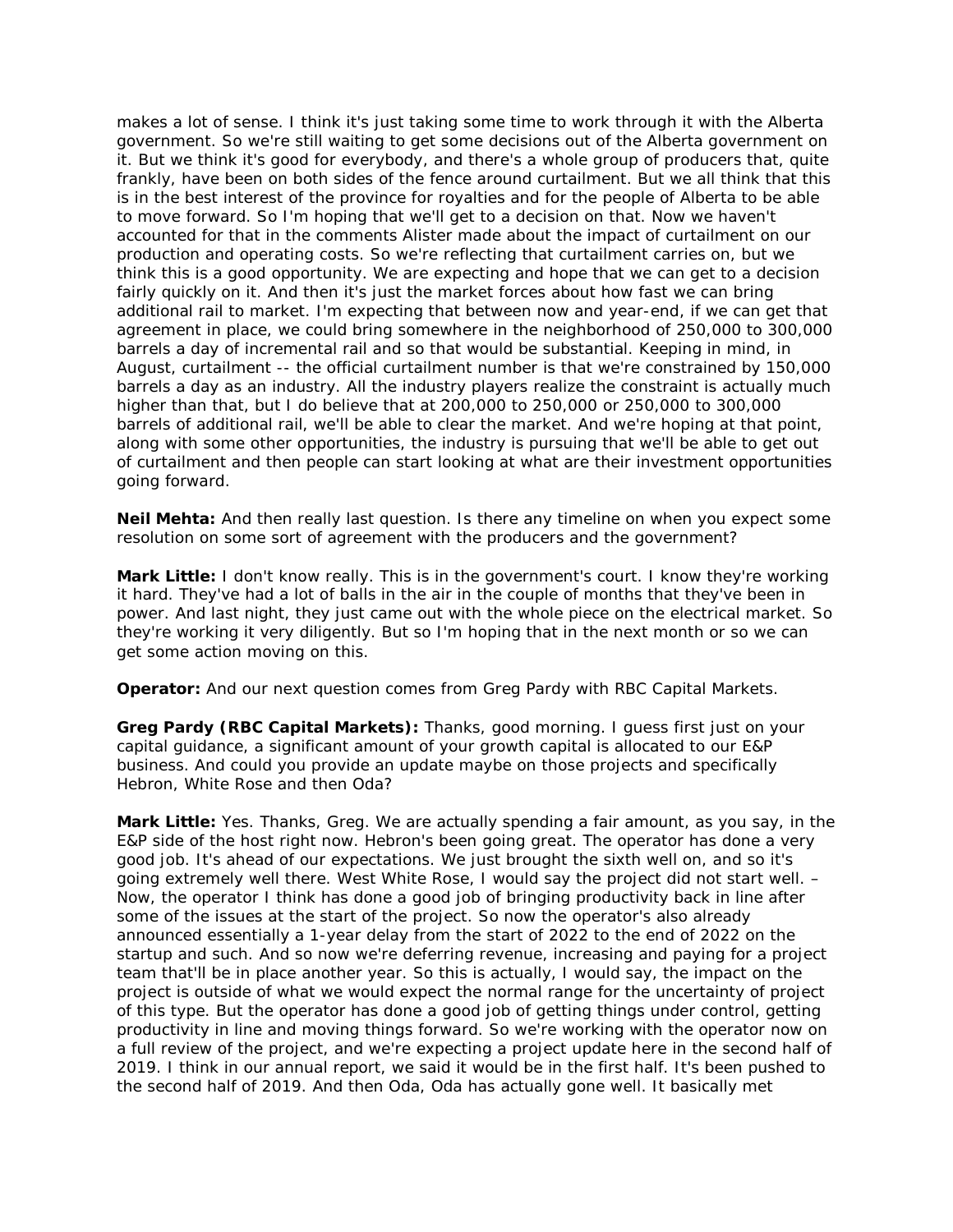expectations. It's online and producing. This was the first full quarter of production, so I think it's pretty much on track.

**Greg Pardy:** Okay. Maybe just as a footnote, there's that small oil spill at Hibernia. I mean is it back up? And I guess the question really is, is there anything to worry about there?

**Mark Little:** Well, I don't think so. I mean this is a disappointment for all of the partners involved. Although we have a very high confidence in the operator and the discipline that they bring to moving this thing forward, and so I think they're handling the situation well and working with the authorities to deal with it.

**Operator:** And our next question comes from Dennis Fong with Canaccord Genuity.

**Dennis Fong (Canaccord):** Hi, good morning, and thanks for taking my question. So just as we continue to see you guys delever (deleverage) with essentially allocating your excess free cash flow, and Alister, I know you already mentioned how comfortable you guys feel about the balance sheet right now. I guess it's a good problem to have, but at what levels do you guys feel that you no longer need to allocate excess free cash flow to the balance sheet? Where are kind of some of maybe the debt metrics in terms of where you feel comfortable around the balance sheet? And where you can maybe think about allocating that free cash flow elsewhere, whether it be to incremental share buybacks or anything along those lines?

**Alister Cowan:** Thanks, Dennis. Yes, I mean I would say that I have been consistent with my comments earlier that we are very comfortable where we are with the balance sheet today. We do, however, take a very disciplined approach to where put our cash flow. We've been very consistent with our metrics that we laid out, and we would allocate surplus cash flow. You did see us sort of ramp up the stock buyback in the quarter. So we are on pace to exceed the \$2 billion that we had laid out. So you've seen us do that. I think as we look forward to the remainder of the year, clearly pricing is down a bit from the first half. So we will remain cautious around where we allocate the free cash flow. But as we've demonstrated in the past, and you saw us do it last year, if we are generating more free cash flow, you can expect to see us take a balanced approach to where that cash flow will go between further strengthening the balance sheet and potentially increasing stock buybacks.

**Operator:** And our next question comes from Prashant Rao with Citigroup.

**Joseph Ng (Citi Research):** This is Joe Ng on for Prashant. First, you're well balanced today in terms of integration, but looking to next year and beyond, how do you think about the optimal time to grow the upstream production base or resource like further? And in this context, how are you thinking about organic versus inorganic growth?

**Mark Little:** Yes, great question, thank you. So I think we're on the record saying that this band of having like 65% to 80% integration between our upstream and downstream is an ideal range. We're in the low 70s right now, and so we would like to maintain that. We do think we could get a few phases of replication on without integration. And -- but we continue to work the integrated model and look for opportunities like debottlenecking our investments and those -- and the assets and stuff that we have now.

On the M&A side, we're really always looking at make versus buy. So if we can buy it and drive more value by buying it than making it, that makes a lot of sense to us. But trying to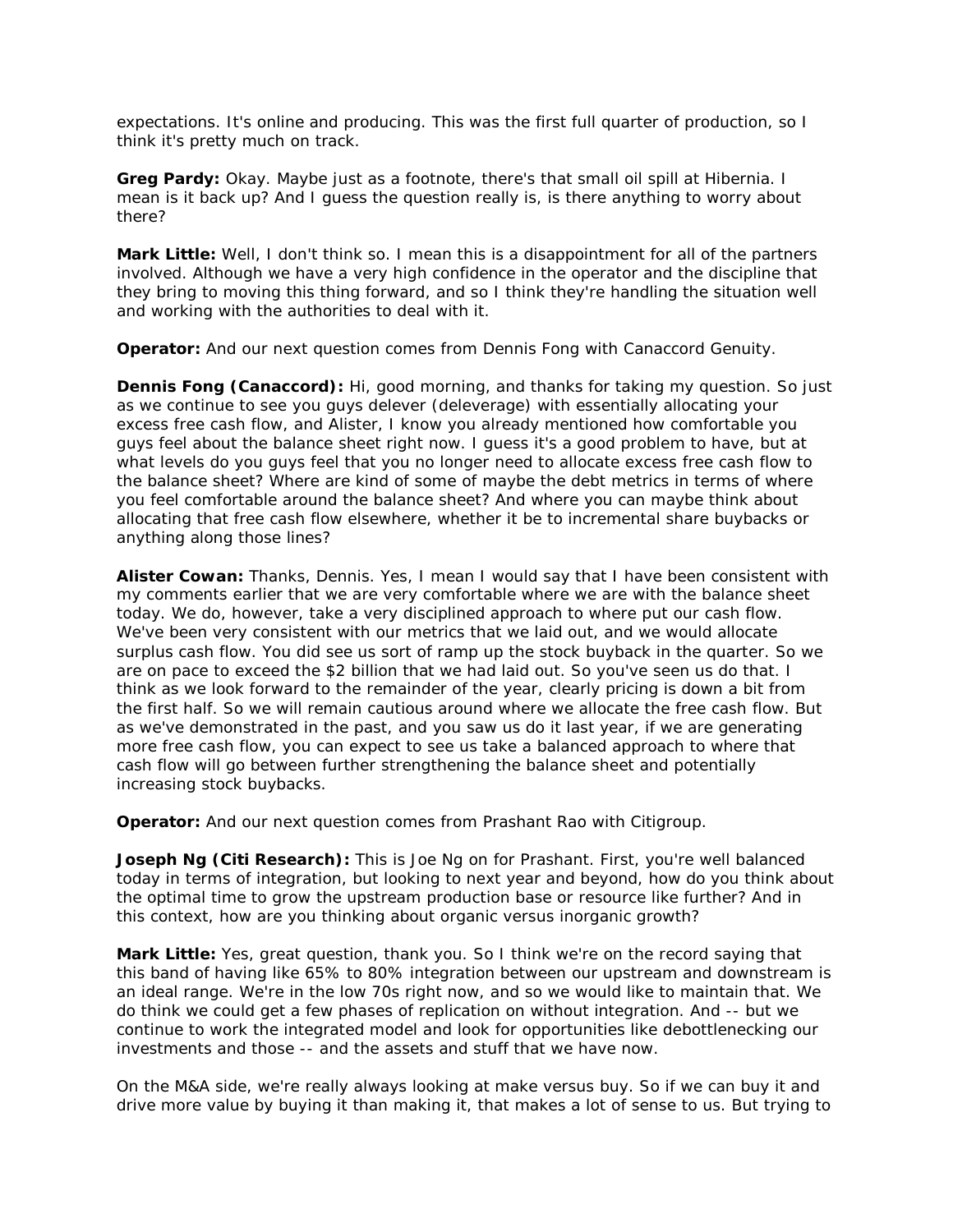find the fit, what -- I think if you go back and look at our M&A record, you'll find out we're quite disciplined buyers. We tend to be opportunistic because we're really looking to ensure that with the expected potential volatility of the market and such, we really want to ensure that whatever we do, we're driving real value for the shareholder. And often that comes with some synergy associated with our business, either through integration or ability to influence and such to get kind of disproportionate value. So our expectation is we constantly are looking and trying to understand the opportunities in the marketplace, but I guess we should be judged on our discipline. Discipline is probably more defined about what we don't do than what we do, do, and so we're wanting to ensure that we're really challenging ourselves to ensure that whatever we do, we're going to drive value with it.

**Joseph Ng:** Got it. Second, could you give us a status update on your bi-directional pipeline connecting Syncrude and the baseline? Any changes to the expected timeline, cost and benefits? Also could you give us a sense on how much of that \$2 billion incremental cash flow is from the pipeline? And how much of the \$2 billion is like from the cogen project that you mentioned?

**Mark Little:** Yes. So let me just start with the cogen first. So the cogen is about \$250 million a year. The great thing about the cogen is we stopped burning petroleum coke to be able to make steam. And so because of that, we improved both the reliability, we drive down our maintenance costs, and we've reduced our greenhouse gas emissions for making the steam at base plant. And then we put the most efficient power generation from an energy efficiency perspective as well as greenhouse gas emissions from a hydrocarbon source, we put that electricity out onto the grid, which is helping the province shut down their 5,000 megawatts of coal-based power generation. So we think that's a good opportunity for us.

On the interconnecting pipeline, our interconnecting pipeline is expected to be in place for the back half of 2020. It will generate about \$200 million a year of cash flow. The overall cost really hasn't changed on that project. And right now we're in the process of doing detailed engineering and some pre-site work and stuff getting ready for construction coming up as we get into the fall and into the winter.

**Operator:** And our next question comes from Asit Sen with Bank of America Merrill Lynch.

**Asit Sen (BAML):** Thanks. Good morning. I have 2 follow-up questions to the earlier question. So first, Mark, on the target savings cash flow. You talked about, I believe \$1 billion in debottlenecking and digital strategies. Could you perhaps talk about digital technology adoption? How is that coming along? Any update that you can share in specific wins and kind of your broader vision?

**Mark Little:** Yes. Yes, thanks so much for that. So we really are calling this next chapter of the company Suncor 4.0. And Suncor 4.0., if this is a chapter in our book, we're bringing into it capital discipline, operational excellence, the integrated model and returning cash to shareholders and such through that. So, there's some big pillars that are coming from for sure, the third chapter, some of these go back some period of time. But and now what we're trying to do is, like technology and innovation has always been in the DNA of the company, but now we're trying to add digital to it. And so -- and we are actually big users of digital technology and process control and managing and opening valves and controlling chemical processes and those sorts of things. So that's a significant part of who we are. But we're trying to figure out, how do we take this technology innovation and all of the opportunities that are out there and leverage it to drive value. So like one of the examples that we have is we've been using artificial intelligence to be able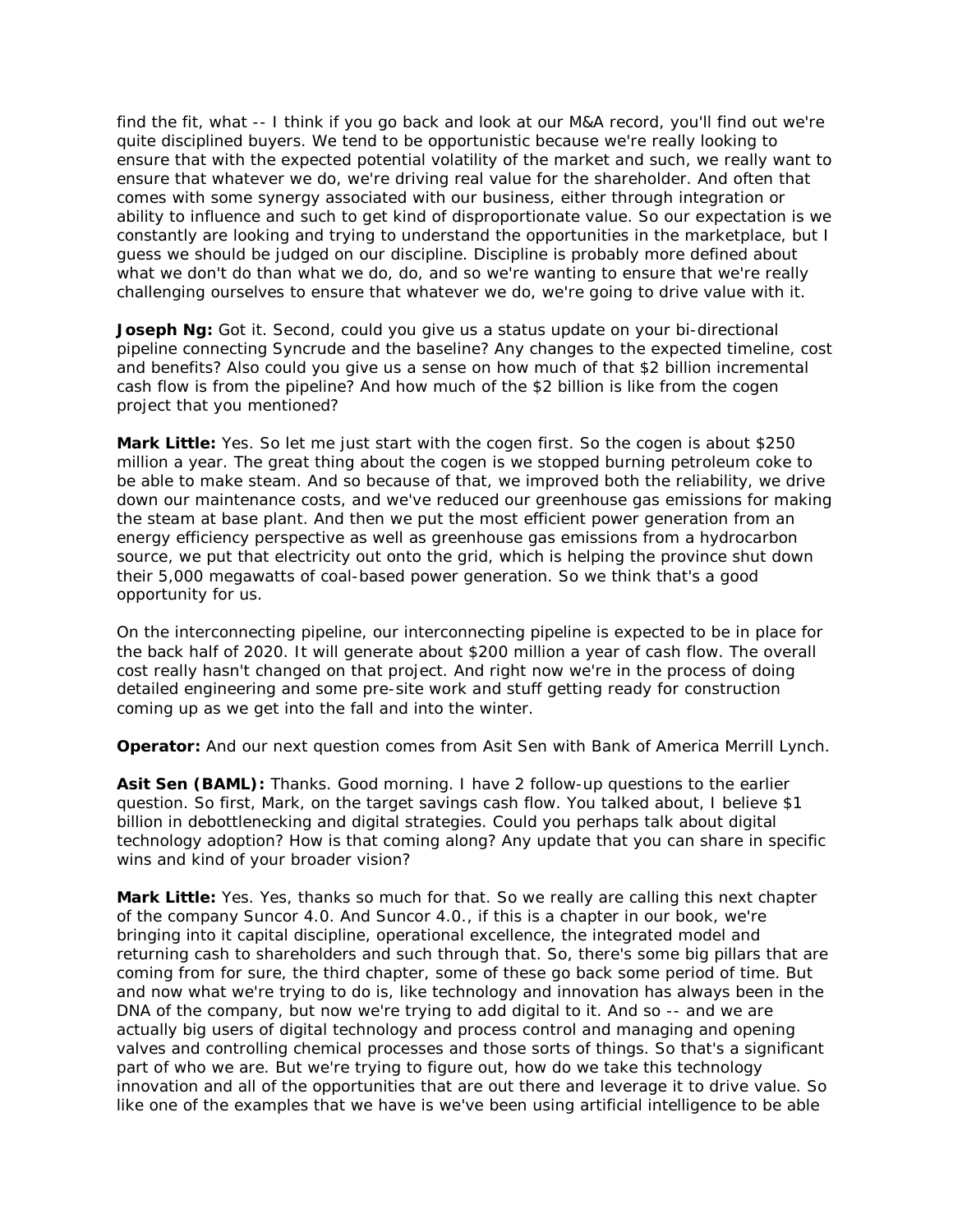to help us in predicting what's happening within our oil sands assets, and ensuring that we manage it to drive up reliability, drive down our cost, minimize upset conditions and such, really interesting piece of work. We're just getting through the pilot stage, but the pilot stage would say that we've been conservative on the assumptions associated with that. Or you could take things like bots, where we've been able to apply them to administrative kind of manual processes to significantly reduce the work effort that's required to be able to perform some function. The beauty of it is -- and probably any company can sit and give you 2 or 3 examples. I call this kind of the cruel initiative phase, but we're working really hard as a leadership team to be able to leverage this technology as a strategy of the company so that literally 5 years from now, people would add to things like operational excellence and capital discipline. Leveraging digital technology would just be one of those pillars that you think of as Suncor. Honestly, I don't think there's going to be any -- too many companies around that if you don't make that a strength of your company, 5 to 10 years from now, it's going to be hard to compete in literally any industry.

So that's an area that we're spending a lot of time on, and we're seeing a lot of interesting opportunities, but we're just not at the point where we can articulate it. And quite frankly, for the next 12 to 18 months, we really see ourselves dealing with some of the foundational issues around our data and data management and some of the historical issues of the company of implementing some of these systems before we kind of launch into some of these more exciting opportunities about leveraging some of the end user pieces to it. But we have a lot of good opportunities coming up, and we're working on a number of those. It'll just take a bit of time.

**Asit Sen:** And my follow-up unrelated question is on crude by rail. Would Suncor have any interest in crude by rail contracts that the government wants to get rid of? And what would it take for you guys to be interested?

**Mark Little:** Well, as we said -- we've said previously is we had all the pipeline space to move all of our volumes prior to curtailment showing up. But the catch-22 is, but the government curtailed the production, and we understood why they did that. So now the proposal that's on the table that the companies that are curtailed have supported, or I should say some of the significant companies that are curtailed have supported, is really about, look, if we can bring incremental rail, can we produce incremental volumes? Because the government nor do the companies want to see the whole market go in the ditch from upsetting the supply/demand balance and kind of oversupplying the supply logistics. So right now there's, I would say, no incentive to go and get incremental rail. And one of the reasons that there isn't is that even if you do, you can't produce an incremental barrel. So I think that's fairly straightforward. But in the system that I just mentioned, incremental production for incremental rail, we would be incentive to go and figure out rail because if we can bring incremental rail, we'd be able to move more oil to market. And so that's an area that we spend time looking at. The integrated players are in the railing of hydrocarbons 100% of the time because we move clean product across the country all the time, and we have for decades. So it's a little different for us because we're in that market ongoing. But so the incentive for producers to sign up for rail and take the government out, which we support, is being able to open up the door to give us an incentive to use it. If I have to buy rail and then I can't use it, what's the point? So we see that there is a potential opportunity there. And then depending on what happens with debottlenecks and stuff, it could be that there's a circumstance that for a period of time, if the debottleneck is actually really cost effective, it could -- we could get our minds around using inefficient logistics and shipping crude by rail if it turned out that it would allow us to be able to capture a super economic project on the debottleneck side. So we just need to wait and see what the debottleneck looks like.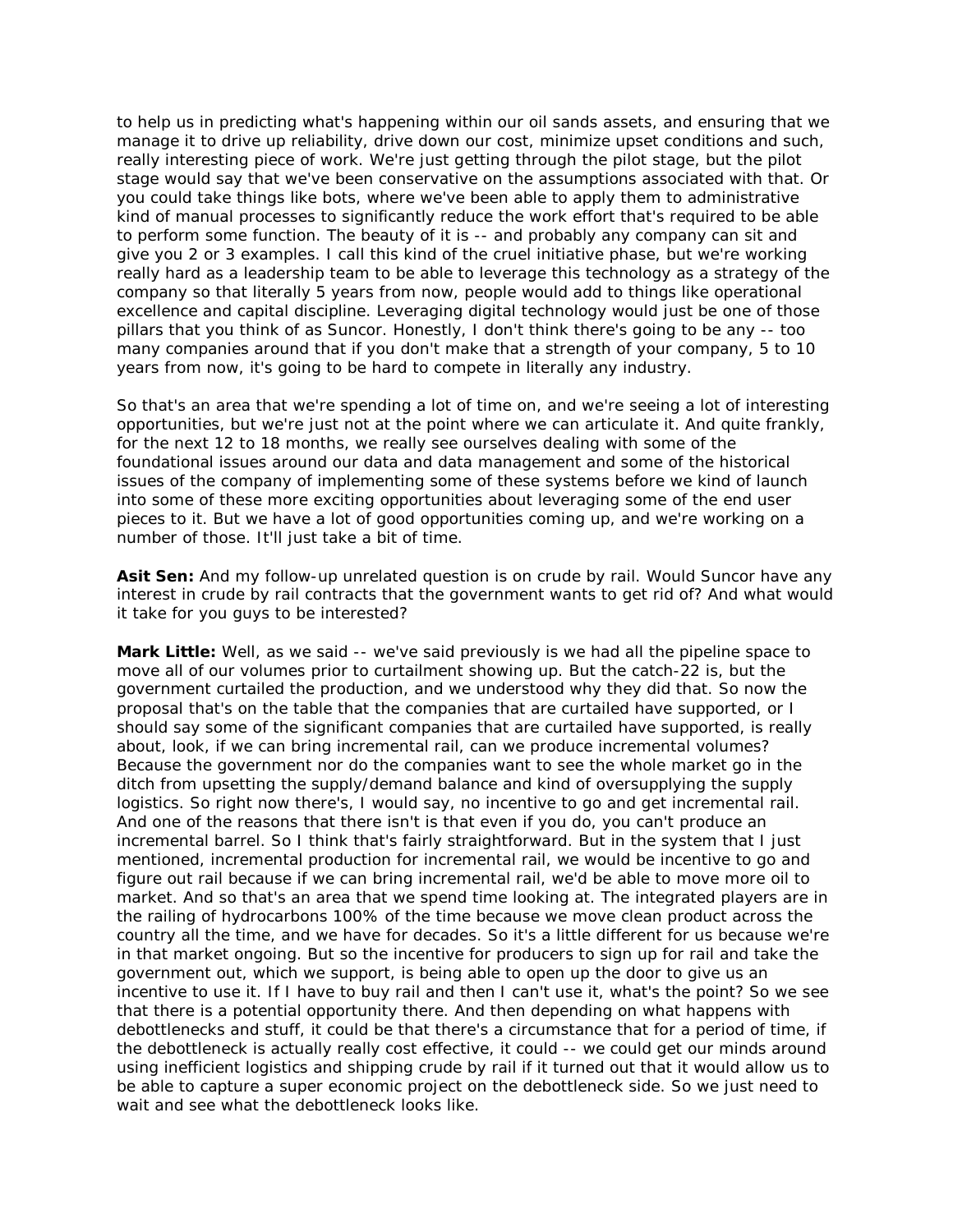**Operator:** And our next question comes from Mike Dunn with GMP FirstEnergy.

**Mike Dunn (GMP FirstEnergy):** This question is probably for Mark. Mark, I'm just wondering with the new government in place in Alberta and their proposal, I guess, or what they want to do with taxing greenhouse gas emissions and the recent, I guess, platform or proposal that the federal conservatives have announced. I'm just wondering, between, I guess, the old NDP system, the current federal system for GHG emissions tax and what's proposed in Alberta and what's proposed federally by the conservatives, are there any of those proposals that would make or break the cogen project that you have planned?

**Mark Little:** No, we don't think so. But maybe just a step back from this. So we believe that hydrocarbons and us, humankind, are actually having an impact on the climate. And so because of that, we've literally had policies in place in the company for 2 decades. And I mentioned today, this is for 25 years, we've been publishing a sustainability report because we believe that this is a critical area. One of the things we've literally had in place for 2 decades is supporting a price on carbon because we think markets are efficient. And we believe that by creating a market, the market finds the most efficient way to be able to deal with this.

That said, the first government in North America to introduce a carbon price in kind of the industrial complex was in Alberta in 2007. And since that period of time, although the price has changed, since that period of time, we've paid a carbon price as a producer. And we've done that, it's over a decade now that we've been paying it, and we expect it to pay it before the last government was elected. We paid it during the last government, and we're going to pay it with this government in place.

So from our perspective, it's almost -- there's really no material change around the pricing and market mechanisms that we're seeing on our side. There is a little bit around some of the power generation pieces around the federal government where they're incenting certain types of energy sources and such to stay in the market or whatever it might be. But generally, we would say is that, from us looking at the cogen, this is almost immaterial to the discussion. And we fully expect that this is -- what we're seeing and literally have been seen for over a decade is a very consistent application. Really the debate is much more on the consumer side, where whether you're pushing it into the consumer side and rebating it to them or whether you're just saving the hassle of facing them and rebating it. Now we believe the consumer side is important because 80% of the emissions that come from there. But nevertheless, none of the policies that have been talked about on the consumer side align with kind of our broader principles around how we would see a broader carbon price be put on. So for the cogen, we do not view that this is a material piece to moving forward.

**Mike Dunn:** And a second question on a different topic, if I may. I know in the past regarding potential M&A, your messaging has been quite consistent that you'd look for synergies and consistent with your existing operations. What would it take for you guys to get interested in, I guess, oil sands assets that are not obviously hugely physically synergistic with your existing footprint?

**Mark Little:** Well, I think the synergy piece associated with it just allows us to make sure that we're getting the financial return. So if it was just an oil sands asset, it's just a debate about price versus the market. And so if we can integrate the barrels and such, it just needs to set a price. And so you've seen over a period of time, the price of transactions for